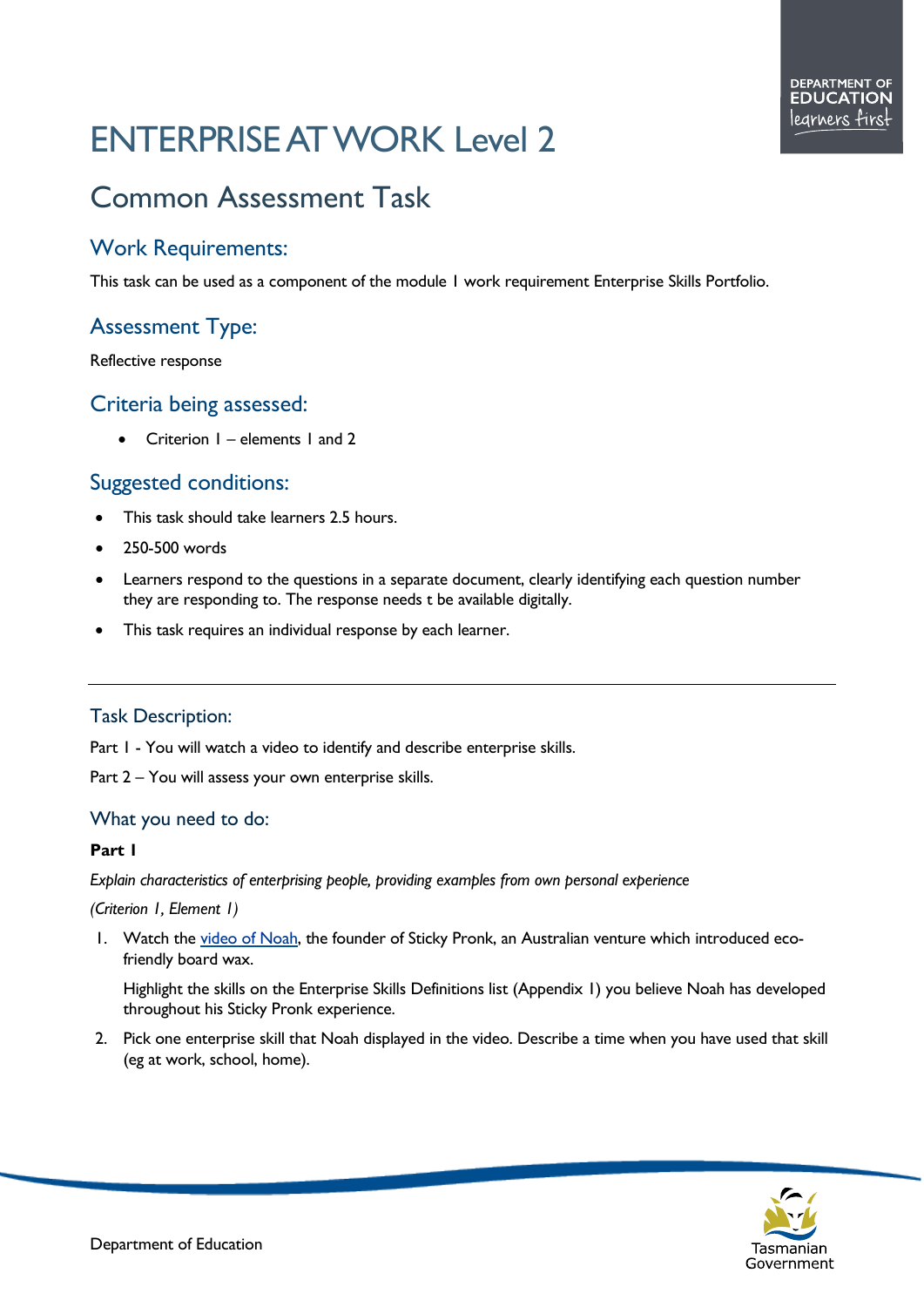#### **Part 2**

*Reflect on and respond to feedback to assess my own enterprise skills (Criterion 1, Element 2)*

How strong are your enterprise skills:

- Use a scale of 0 to 5 to provide a rating against each of the below enterprise skills.  $0 = 1$  do not have this skill to  $5 = 1$ 'm very strong in this area.
- 1. Rate yourself for each skill.
- 2. Without revealing your own answers, ask a trusted peer to rate you on each skill.
- 3. Without revealing your own answers, now ask a trusted adult to rate you against each skill.

| <b>Skill</b>              | <b>Self-Rating</b><br>(out of 5) | Peer Rating<br>(out of 5) | <b>Adult Rating</b><br>$($ out of 5 $)$ |
|---------------------------|----------------------------------|---------------------------|-----------------------------------------|
| Communication             |                                  |                           |                                         |
| Creativity and innovation |                                  |                           |                                         |
| Project management        |                                  |                           |                                         |
| Problem solving           |                                  |                           |                                         |
| Critical thinking         |                                  |                           |                                         |
| <b>Teamwork</b>           |                                  |                           |                                         |
| Digital literacy          |                                  |                           |                                         |
| Financial capability      |                                  |                           |                                         |
| Presentation              |                                  |                           |                                         |
| Confidence and agency     |                                  |                           |                                         |
| Enthusiasm for learning   |                                  |                           |                                         |
| Global citizenship        |                                  |                           |                                         |
| Intercultural competency  |                                  |                           |                                         |

- 4. List examples of where you gave yourself a different score to your peer and/or trusted adult.
- 5. Get feedback as to why they gave you a different score.
- 6. Discuss whether or not you agree with this difference.

#### Teacher use only - What needs to be submitted for assessment?

Learners respond to the questions in a separate document, clearly identifying each question number they are responding to. Responses must be available digitally.